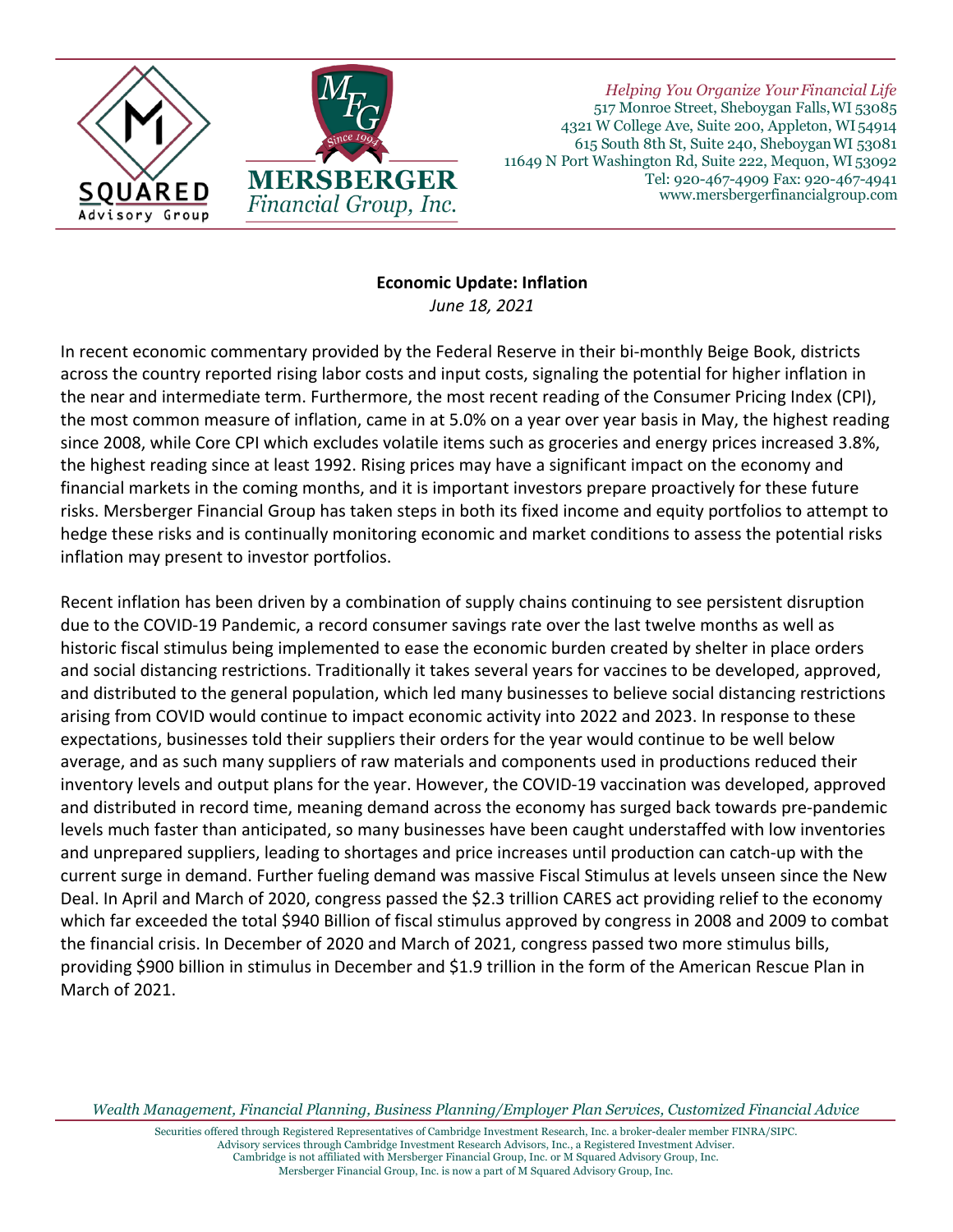

 *Adjusted Retail & Food Services Sales 2011-2021*

The economic relief checks distributed to Americans has helped to keep Americans spending, and fueled record retail sales of \$620 billion in April of 2021 well above the pre-pandemic April retail sales of 2019 level of \$516 billion according to Fred Macro and shown in the chart above.



 *Personal Savings as % of Disposable Income: 2001-2021*

This surge in retail sales and consumer spending has been the other piece of the current inflationary environment, with the economy not only reopening, but reopening even stronger than it had been prior to

*Wealth Management, Financial Planning, Business Planning/Employer Plan Services, Customized Financial Advice*

Securities offered through Registered Representatives of Cambridge Investment Research, Inc. a broker-dealer member FINRA/SIPC. Advisory services through Cambridge Investment Research Advisors, Inc., a Registered Investment Adviser. Cambridge is not affiliated with Mersberger Financial Group, Inc. or M Squared Advisory Group, Inc.

Mersberger Financial Group, Inc. is now a part of M Squared Advisory Group, Inc.